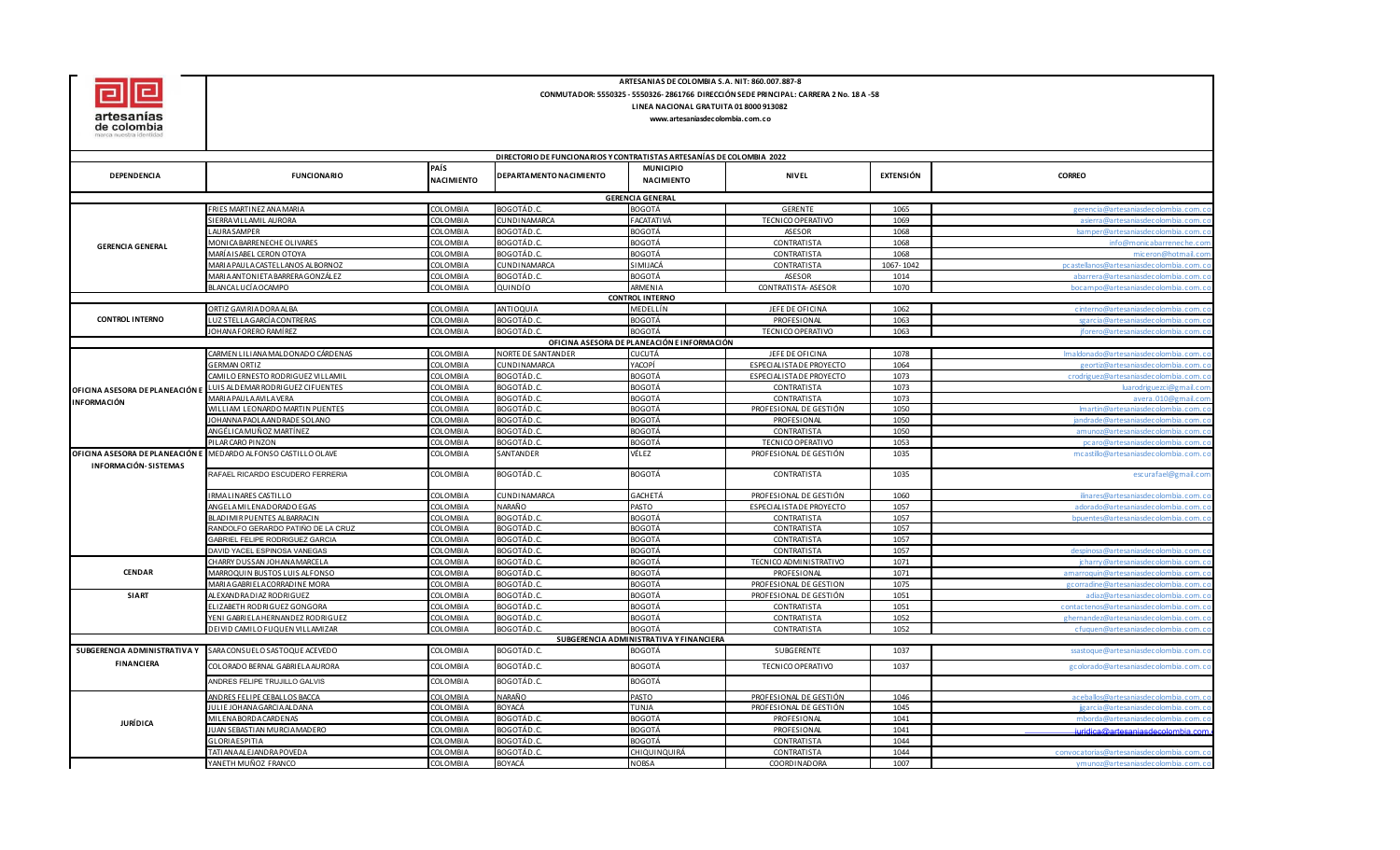|                                    | IUAN SEBASTIÁN LAVERDE GÓMEZ        | COLOMBIA        | BOGOTÁD.C.                                                         | BOGOTÁ               | TECNICO ADMINISTRATIVO         | 1040 | slaverde@artesaniasdecolombia.co              |
|------------------------------------|-------------------------------------|-----------------|--------------------------------------------------------------------|----------------------|--------------------------------|------|-----------------------------------------------|
|                                    | <b>OLANDASILVAOVIEDO</b>            | COLOMBIA        | <b>TOLIMA</b>                                                      | <b>IBAGUÉ</b>        | TECNICO OPERATIVO              | 1047 | vsilva@artesanjasdecolombia.com               |
| COORDINACIÓN DE GESTIÓN            | DIEGO IVÁN MENDEZ MALDONADO         | COLOMBIA        | BOGOTÁD.C                                                          | BOGOTÁ               | CONTRATISTA                    | 1039 | ventanillaunica@artesaniasdecolombia.co       |
| <b>ADMINISTRATIVA</b>              | SANTIAGO VILLARRAGA SANTISTEBAN     | COLOMBIA        | <b>BOGOTÁD.C</b>                                                   | BOGOTÁ               | CONTRATISTA                    | 1000 |                                               |
|                                    | SANDRA YOVANNA SIERRA CUERVO        | COLOMBIA        | BOGOTÁD.C.                                                         | BOGOTÁ               | CONTRATISTA                    | 1000 | ventanillaunica@artesaniasdecolombia.co       |
|                                    | YENNY PAOLA CASTELLANOS             | COLOMBIA        | <b>META</b>                                                        | <b>ACACÍAS</b>       | CONTRATISTA                    | 1000 | vennypaolacastellanos@gmail.c                 |
|                                    | WILLIAM ERNESTO RAMIREZ MIRANDA     | COLOMBIA        | BOGOTÁD.C.                                                         | <b>BOGOTÁ</b>        | CONTRATISTA                    | 1000 | wramirez@artesaniasdecolombia.com.c           |
|                                    | AIRO SARMIENTO BELLO                | COLOMBIA        | BOGOTÁD.C.                                                         | BOGOTÁ               | TECNICO ADMINISTRATIVO         | 1040 | sarmiento@artesaniasdecolombia.com.           |
|                                    | OSCAR ARMANDO ROMERO SAAVEDRA       | COLOMBIA        | BOYACÁ                                                             | GACHANTIVÁ           | TECNICO ADMINISTRATIVO         | 1000 | oromero@artesaniasdecolombia.com.             |
|                                    | SANDRA MARITZA VARGAS ROZO          | COLOMBIA        | BOGOTÁD.C                                                          | BOGOTÁ               | COORDINADORA                   | 1038 | svargas@artesaniasdecolombia.com.c            |
|                                    | ADRIANA INES PARRA QUIROGA          | COLOMBIA        | BOGOTÁD.C                                                          | <b>BOGOTÁ</b>        | PROFESIONAL DE GESTIÓN         | 1056 | inarra@artesanjasdecolombia.com               |
|                                    | MERY ROJAS LARGACHA                 | COLOMBIA        | BOGOTÁD.C.                                                         | <b>BOGOTÁ</b>        | PROFESIONAL                    | 1067 | merojas@artesanjasdecolombja.com.o            |
| COORDINACIÓN DE GESTIÓN DE         | MIGUEL RAMOS NÚÑEZ                  | COLOMBIA        | BOGOTÁD.C                                                          | BOGOTÁ               | TÉCNICO OPERATIVO              | 1080 | mramos@artesanjasdecolombia.com               |
|                                    | UIS FRANCISCO DAZA GELVEZ           | COLOMBIA        | <b>NORTE DE SANTANDER</b>                                          | <b>TOLEDO</b>        | TECNICO OPERATIVO              | 1042 | ldaza@artesaniasdecolombia.com.o              |
| RECURSOS HUMANOS Y FÍSICOS         | DIEGO FERNANDO OVIEDO MESA          | COLOMBIA        | QUINDÍO                                                            | ARMENIA              | PROFESIONAL                    | 1081 | doviedo@artesaniasdecolombia.com.c            |
|                                    | MARIA VICTORIA ROJAS FALLA          | <b>COLOMBIA</b> | BOGOTÁD.C                                                          | BOGOTÁ               | PROFESIONAL                    | 1089 | mrojas@artesanjasdecolombja_com               |
|                                    | <b>LIZABETH LEYTON VARGAS</b>       | COLOMBIA        | BOGOTÁD.C                                                          | BOGOTÁ               | TECNICO ADMINISTRATIVO         | 1081 | eleyton@artesaniasdecolombia.com.c            |
|                                    | MARÍ A AL EJANDRA NUÑEZ BRIÑEZ      | COLOMBIA        | TOLIMA                                                             | <b>ESPINAL</b>       | <b>CONTRATISTA</b>             | 1042 | anunez@artesaniasdecolombia.com.              |
| COORDINACIÓN DE GESTIÓN            | AND REALUCIAS ANCHEZ SANABRIA       | COLOMBIA        | META                                                               | <b>VILLAVICENCIA</b> | COORDINADORA                   | 1074 | alsanchez@artesaniasdecolombia.com.co         |
| <b>FINANCIFRA</b>                  |                                     |                 |                                                                    |                      |                                |      |                                               |
| COORDINACIÓN DE GESTIÓN            | SANDRA MILENA HERNÁNDEZ CASADIEGO   | <b>COLOMBIA</b> | NORTE DE SANTANDER                                                 | <b>CÚCUTA</b>        | PROFESIONAL                    | 1002 | shernandez@artesaniasdecolombia.com.          |
| FINANCIERA- CONTABILIDAD           | IULIO CÉSAR FORERO SÁENZ            | COLOMBIA        | CUNDINAMARCA                                                       | GIRADOT              | PROFESIONAL                    | 1002 | jcforero@artesaniasdecolombia.com.c           |
|                                    | <b>GIMENAAVILAPINEDA</b>            | <b>COLOMBIA</b> | CUNDINAMARCA                                                       | CAPARRAPI            | TECNICO ADMINISTRATIVO         | 1048 | giavila@artesanjasdecolombia_com              |
| <b>COORDINACIÓN DE GESTIÓN</b>     | JULIETH VARELA PEREZ                | COLOMBIA        | BOGOTÁD.C                                                          | BOGOTÁ               | PROFESIONAL                    | 1043 | javarela@artesaniasdecolombia.com.o           |
|                                    | IUAN CARLOS GUTIÉRREZ               | <b>COLOMBIA</b> | BOGOTÁD.C                                                          | BOGOTÁ               | <b>CONTRATISTA</b>             | 1043 | ic gutierrez@artesanias decolombia.com.c      |
| FINANCIERA- PRESUPUESTO            | HON ALEXANDER CUADRADO HOYOS        | COLOMBIA        | BOGOTÁD.C                                                          | BOGOTÁ               | CONTRATISTA                    | 1043 |                                               |
| <b>COORDINACIÓN DE GESTIÓN</b>     | EDALUCIAMUÑOZ VARGAS                | <b>COLOMBIA</b> | SANTANDER                                                          | ZAPATOCA             | PROFESIONAL DE GESTIÓN         | 1054 | emunoz@artesanjasdecolombja.com.c             |
|                                    | HERNAN RICARDO FORERO GARCIA        | COLOMBIA        | BOGOTÁD.C                                                          | <b>BOGOTÁ</b>        | TECNICO ADMINISTRATIVO         | 1055 | hforero@artesaniasdecolombia.com              |
| FINANCIERA- TESORERÍA              | EDILMATUTAPENAGOS                   | COLOMBIA        | BOGOTÁD.C                                                          | BOGOTÁ               | TECNICO OPERATIVO              |      | etuta@artesaniasdecolombia.com.c              |
|                                    |                                     |                 |                                                                    |                      |                                | 1055 |                                               |
|                                    |                                     |                 | SUBGERENCIA DE PROMOCIÓN Y GENERACIÓN DE OPORTUNIDADES COMERCIALES |                      |                                |      |                                               |
|                                    | MANUELA MONTOYA MEJÍ A              | <b>COLOMBIA</b> | <b>RISARALDA</b>                                                   | PEREIRA              | SUBGERENTE                     | 1076 | mmontova@artesanjasdecolombia.com             |
|                                    | YOFANA GONZÁLEZ ARIZA               | COLOMBIA        | SANTANDER                                                          | VÉLEZ                | <b>CONTRATISTA</b>             | 1008 | ygonzalez@artesaniasdecolombia.com.c          |
|                                    | DIANA CAROLINA LEÓN UMBARILA        | COLOMBIA        | BOGOTÁD.C                                                          | <b>BOGOTÁ</b>        | TECNICO OPERATIVO              | 1017 | cleon@artecanisedecolombia.co                 |
|                                    | ANNETH GONZALEZ ARIZA               | COLOMBIA        | SANTANDER                                                          | VÉLEZ                | COORDINADORA                   | 1016 | igonzalez@artesanjasdecolombia.com.c          |
|                                    | <b>MARIA TERESA CARDONA MONTOYA</b> | COLOMBIA        | BOGOTÁD.C                                                          | BOGOTÁ               | <b>ESPECIALISTADE PROYECTO</b> | 1005 | mtcardona@artesanjasdecolombja.com.o          |
|                                    | MARYURY FIERRO VILLANUEVA           | COLOMBIA        | BOGOTÁD.C                                                          | BOGOTÁ               | CONTRATISTA                    | 1003 | yury 0830@hotmail.co                          |
|                                    | AURAHERRERAFLOREZ                   | COLOMBIA        | RISARALDA                                                          | PEREIRA              | <b>CONTRATISTA</b>             | 1004 | ventas@artesaniasdecolombia.com.o             |
|                                    | YESSICA GIRALDO OSPINA              | <b>COLOMBIA</b> | BOGOTÁD.C                                                          | BOGOTÁ               | <b>CONTRATISTA</b>             | 1003 | ventascorporativas@artesaniasdecolombia.com.  |
|                                    | MARIA ISABELA PEREZ NIETO           | COLOMBIA        | BOGOTÁD.C.                                                         | BOGOTÁ               | <b>CONTRATISTA</b>             | 1003 | ventascorporativas@artesaniasdecolombia.com.c |
|                                    | ANDREALUCIAOLMOS APONTE             | <b>COLOMBIA</b> | CÉSAR                                                              | VALLEDUPAR           | <b>CONTRATISTA</b>             | 1003 | anlmn                                         |
|                                    | AURA VALENTINA SANABRIA QUEVEDO     | COLOMBIA        | VENEZUELA                                                          | <b>MIRANDA</b>       | <b>CONTRATISTA</b>             | 1003 | auray sanahria                                |
|                                    | ALVARO IVAN CARO NIÑO               | COLOMBIA        | BOYACÁ                                                             | PAIPA                | ESPECIALISTA DE PROYECTO       | 1085 | aicaro@artesaniasdecolombia.com.o             |
|                                    | CECILIA CORONADO                    | COLOMBIA        | BOYACÁ                                                             | <b>BOAVITA</b>       | <b>CONTRATISTA</b>             | 1010 |                                               |
|                                    | ANDRES FELIPE SUAREZ CASTAÑEDA      | COLOMBIA        | <b>TOLIMA</b>                                                      | ESPINAL              | PROFESIONAL                    | 1010 | fsuarez@artesaniasdecolombia.com.c            |
|                                    | GRECYA ALEJANDRA HERRERA JIMENEZ    | COLOMBIA        | BOGOTÁD.C.                                                         | BOGOTÁ               | CONTRATISTA                    | 1010 |                                               |
| SUBGERENCIA DE PROMOCIÓN Y         | <b>INA ALEXANDRA FLORIAN GUZMAN</b> | COLOMBIA        | BOGOTÁD.C                                                          | BOGOTÁ               | <b>CONTRATISTA</b>             | 1010 | grecyaa.herreraj@gmail.co                     |
| <b>GENERACIÓN DE OPORTUNIDADES</b> | ARIAD NA INDIRA PADRON PEREZ        | COLOMBIA        | BOLÍVAR                                                            | CARTAGENA            | PROFESIONAL                    | 1012 | apadron@artesaniasdecolombia.com.o            |
| <b>COMERCIALES</b>                 | DANI ELA ALEJANDRA SUAREZ ROMERO    | <b>COLOMBIA</b> | BOGOTÁD.C                                                          | BOGOTÁ               | <b>CONTRATISTA</b>             | 1012 |                                               |
|                                    | PAULINA MONTOYA ARANGO              | COLOMBIA        | ANTIOQUIA                                                          | ITAGUÍ               | <b>CONTRATISTA</b>             | 1012 |                                               |
|                                    | FELIPE RODRIGUEZ CABRA              | COLOMBIA        | BOGOTÁD.C                                                          | <b>BOGOTÁ</b>        | ESPECIALISTA DE PROYECTO       | 1013 | frodriguez@artesaniasdecolombia.com           |
|                                    | <b>IUANA PEDRAZA MARQUEZ</b>        | COLOMBIA        | BOGOTÁD.C.                                                         | <b>BOGOTÁ</b>        | <b>CONTRATISTA</b>             | 1013 | ipedraza@artesaniasdecolombia.com.c           |
|                                    | MARIA FERNANDA NARANJO BARRERA      | COLOMBIA        | BOGOTÁD.C.                                                         | BOGOTÁ               | <b>CONTRATISTA</b>             | 1013 | mnaranio@artesaniasdecolombia_com             |
|                                    | PAULA AL EJANDRA PEREZ ENRIQUEZ     | COLOMBIA        | BOGOTÁD.C                                                          | BOGOTÁ               | CONTRATISTA                    | 1013 | pperez@artesanjasdecolombja.com.              |
|                                    | OSCAR HERNANDO RIAÑO CENDALES       | COLOMBIA        | BOGOTÁD.C.                                                         | <b>BOGOTÁ</b>        | CONTRATISTA                    | 1013 | ocendales@artesaniasdecolombia.com.c          |
|                                    | AURA CAMILA POBLADOR VIRACACHA      | COLOMBIA        | BOGOTÁD.C                                                          | BOGOTÁ               | <b>CONTRATISTA</b>             | 1013 | choblador@artesaniasdecolombia_com            |
|                                    | MARIA FERNANDA CABRERA CELY         | COLOMBIA        | BOGOTÁD.C.                                                         | BOGOTÁ               | <b>CONTRATISTA</b>             | 1013 | cabreracelycarolina@gmail.co                  |
|                                    | ABIAN DARIO PARRA CAMACHO           | <b>COLOMBIA</b> | BOGOTÁD.C                                                          | BOGOTÁ               | <b>CONTRATISTA</b>             | 1013 | fparra@artesaniasdecolombia.com.              |
|                                    | SANCHEZ CASTRO MARIA ALEJANDRA      | COLOMBIA        | <b>BOGOTÁD.C</b>                                                   | BOGOTÁ               | <b>CONTRATISTA</b>             | 1013 |                                               |
|                                    | GABRILEA SALAZAR JIMNEZ             | COLOMBIA        | BOGOTÁD.C                                                          | BOGOTÁ               | CONTRATISTA                    | 1013 |                                               |
|                                    | VILTON ILDEBRANDO TORRES PERICO     | <b>COLOMBIA</b> | BOGOTÁD.C.                                                         | <b>BOGOTÁ</b>        | PROFESIONAL DE GESTION         | 1027 | mtorres@artesaniasdecolombia.com.o            |
|                                    | MONCADA BERNAL ANDREA YANETH        | COLOMBIA        | BOGOTÁD.C.                                                         | BOGOTÁ               | <b>CONTRATISTA</b>             | 1027 | aymbernalrg@gmail.cor                         |
|                                    |                                     | COLOMBIA        | VALLE DEL CAUCA                                                    | CALI                 | PROFESIONAL DE GESTION         | 1008 | gfarfan@artesaniasdecolombia.com.             |
|                                    | GLORIA ANGÉLICA FARFÁN LEÓN         |                 |                                                                    |                      |                                |      |                                               |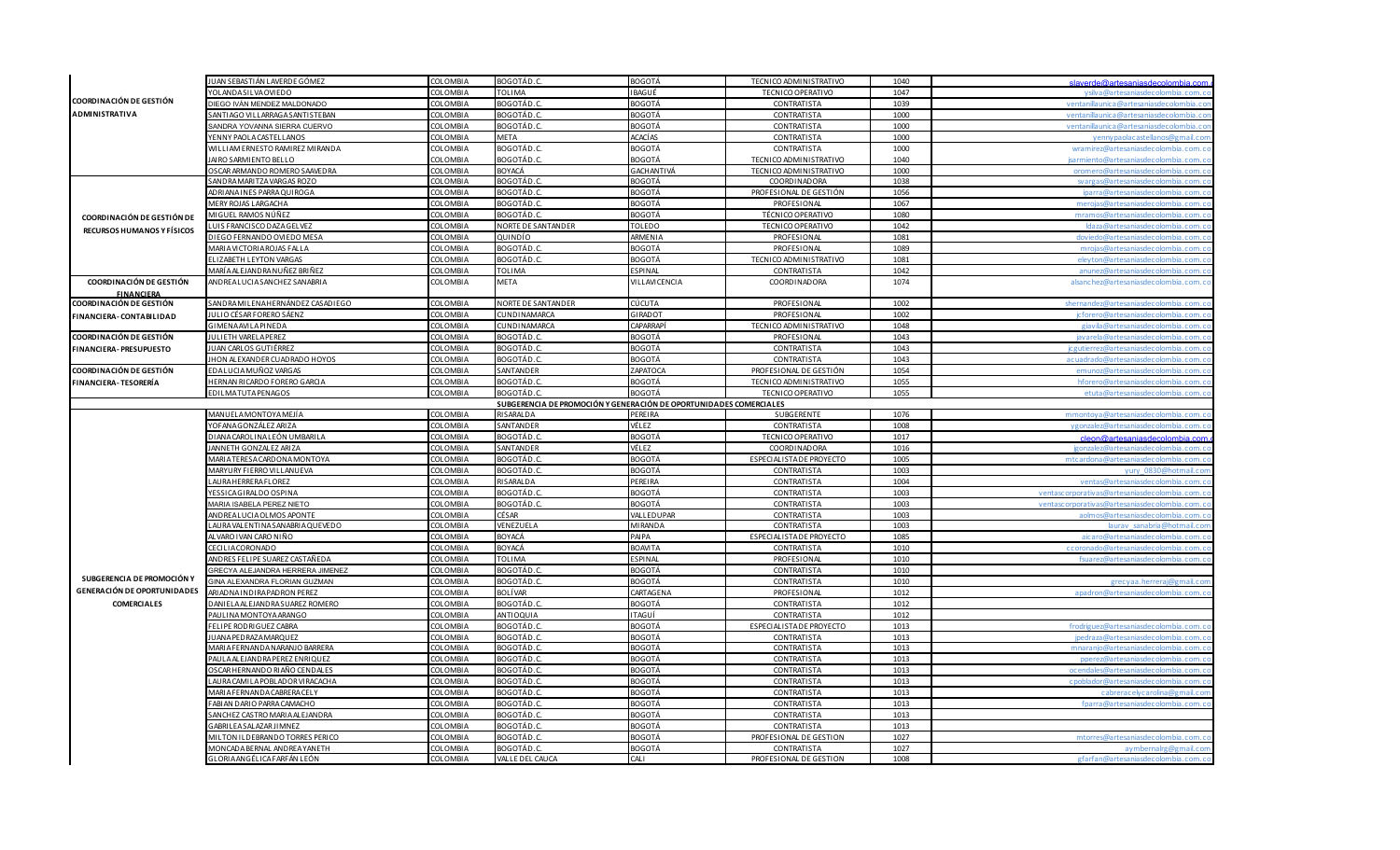|                                   | MARLEN YULIANA VALENCIA ALZATE                    | <b>COLOMBIA</b>             | ANTIOQUIA                                                        | MEDELLÍN                  | TÉCNICO OPERATIVO                        |              | almacenmedellin@artesaniasdecolombia.com.                                               |
|-----------------------------------|---------------------------------------------------|-----------------------------|------------------------------------------------------------------|---------------------------|------------------------------------------|--------------|-----------------------------------------------------------------------------------------|
|                                   | AL EJANDRA MERCEDES BARCHA BAENA                  | COLOMBIA                    | BOLÍVAR                                                          | ARJONA                    | PROFESIONAL DE GESTION                   | 1015         | abarcha@artesaniasdecolombia.com.c                                                      |
|                                   | CLARIBEL LEÓN MORENO                              | COLOMBIA                    | BOGOTÁD.C                                                        | <b>BOGOTÁ</b>             | TECNICO ADMINISTRATIVO                   | 1011         | compras@artesanjasdecolombia.com.ci                                                     |
| <b>COMPRAS</b>                    | BRICEIDATORRES PAEZ                               | COLOMBIA                    | BOYACÁ                                                           | <b>RAMIQUIRÍ</b>          | TECNICO ADMINISTRATIVO                   | 1011         | btorres@artesaniasdecolombia.com.c                                                      |
|                                   | ALICIA MARIA GARCIA RAMOS                         | <b>COLOMBIA</b>             | BOGOTÁD.C.                                                       | BOGOTÁ                    | CONTRATISTA                              | 1011         | alisgr18@hotmail.com                                                                    |
|                                   | MICHAEL ANDREY SARMIENTO CASTILLO                 | <b>COLOMBIA</b>             | BOGOTÁD.C                                                        | BOGOTÁ                    | CONTRATISTA                              | 1011         | msarmiento@artesaniasdecolombia.com.c                                                   |
|                                   | DIANNY VANESSA RUIZ QUINTERO                      | <b>COLOMBIA</b>             | BOGOTÁD.C.                                                       | BOGOTÁ                    | PROFESIONAL                              | 1066         |                                                                                         |
| <b>ALMACEN GENERAL</b>            | <b>IUAN VICENTE POSOS CASTRO</b>                  | <b>COLOMBIA</b>             | BOGOTÁD.C                                                        | <b>BOGOTÁ</b>             | TECNICO OPERATIVO                        | 1066         | inosos@artesaniasdecolombia.com.c                                                       |
|                                   | ANUAR MIKE CORDERO CASSAB                         | COLOMBIA                    | <b>ATLÁNTICO</b>                                                 | BARRANQUILLA              | AUXILIAR                                 | 1066         | acordero@artesaniasdecolombia.com.c                                                     |
|                                   | RICARDO ALEXANDER MESA PEDRAZA                    | COLOMBIA                    | <b>BOYACÁ</b>                                                    | SOGAMOSO                  | PROFESIONAL                              | 6917149      | rmesa@artesanjasdecolombia.com.c                                                        |
|                                   | UAN CAMILO NUÑEZ BRIÑEZ                           | <b>COLOMBIA</b>             | TOLIMA                                                           | ESPINAL                   | CONTRATISTA                              | 6917149      |                                                                                         |
| PUNTO DE VENTA NORTE CALLE        | IUAN ESTEBAN HERNANDEZ BEAINE                     | COLOMBIA                    | BOGOTÁD.C                                                        | <b>BOGOTÁ</b>             | CONTRATISTA                              | 6917149      | anorte@artesaniasdecolombia.com.co                                                      |
| 86A 13A-10                        | LUIS STEVEN BARON DIAZ                            | COLOMBIA                    | BOGOTÁD.C                                                        | <b>BOGOTÁ</b>             | CONTRATISTA                              | 6917149      | anorte@artesanjasdecolombia.com.c                                                       |
|                                   | CRISTIAN CAMILO GONZALEZ ARDILA                   | COLOMBIA                    | BOGOTÁD.C                                                        | BOGOTÁ                    | <b>CONTRATISTA</b>                       | 6917149      | anorte@artesanjasdecolombja.com.c                                                       |
|                                   | NELLY GARCIA HERRERA                              | COLOMBIA                    | BOGOTÁD.C                                                        | <b>BOGOTÁ</b>             | <b>CONTRATISTA</b>                       | 6917149      | anorte@artesanjasdecolombja.com.c                                                       |
|                                   | MARTHA CECILIA GOMEZ HERNANDEZ                    | <b>COLOMBIA</b>             | <b>TOLIMA</b>                                                    | LIBANO                    | TECNICO ADMINISTRATIVO                   | 1084         |                                                                                         |
| PUNTO DE VENTA AGUAS              | CARLOS ANDRES MESA PARDO                          | COLOMBIA                    | BOGOTÁD.C.                                                       | BOGOTÁ                    | CONTRATISTA                              | 1084         |                                                                                         |
|                                   | KELLY DAYANA GARCIA GOMEZ                         | COLOMBIA                    | BOGOTÁD.C                                                        | BOGOTÁ                    | <b>CONTRATISTA</b>                       | 1084         | magomez@artesaniasdecolombia.com.co                                                     |
| PUNTO DE VENTA CARTAGENA          | NATACHA NASCIMENTO                                | Suiza                       |                                                                  |                           | PROFESIONAL                              | (5) 6421784  |                                                                                         |
|                                   |                                                   |                             |                                                                  |                           |                                          |              | almacencartagena@artesaniasdecolombia.com.co<br>onascimento@artesaniasdecolombia_com_ci |
| SERREZUELA CR 10 CR 39-82         | ELIANA MARGARITA OVIEDO MERIÑO                    | COLOMBIA                    | <b>BOLÍVAR</b>                                                   |                           |                                          |              |                                                                                         |
|                                   |                                                   |                             |                                                                  | CARTAGENA                 | CONTRATISTA                              | (5) 6421784  | almacencartagena@artesaniasdecolombia.com.co                                            |
|                                   | LESLYE JOHANA HURTADO PUELLO                      | COLOMBIA                    | <b>BOLÍVAR</b>                                                   | CARTAGENA                 | CONTRATISTA                              | (5) 6421784  | almacencartagena@artesaniasdecolombia.com.co                                            |
|                                   | CAROLINA AND REA SERRANO BELTRAN                  | <b>COLOMBIA</b>             | <b>BOLÍVAR</b>                                                   | CARTAGENA                 | <b>CONTRATISTA</b>                       | (5) 6421784  | almacencartagena@artesaniasdecolombia.com.o                                             |
|                                   | SAMIA INES SANCHEZ OROZCO                         | COLOMBIA                    | <b>MAGDALENA</b>                                                 | PIVIJAY                   | <b>CONTRATISTA</b>                       | (5)6421784   | almacencartagena@artesaniasdecolombia.com.co                                            |
|                                   |                                                   |                             | SUBGERENCIA DE DESARROLLO Y FORTALECIMIENTO DEL SECTOR ARTESANAL |                           |                                          |              |                                                                                         |
| SUBGERENCIA DE DESARROLLO Y       |                                                   |                             |                                                                  |                           |                                          |              |                                                                                         |
|                                   | IMENA PUYO POSADA                                 | COLOMBIA                    | ANTIOQUIA                                                        | MEDELLÍN                  | SUBGERENTE                               | 1077         | jpuyo@artesaniasdecolombia.com.co                                                       |
| <b>FORTALECIMIENTO DEL SECTOR</b> |                                                   |                             |                                                                  |                           |                                          |              |                                                                                         |
| ARTESANAL                         |                                                   |                             |                                                                  |                           |                                          |              |                                                                                         |
|                                   | CARMEN ROSA CEDIEL MEDINA                         | COLOMBIA                    | <b>TOLIMA</b>                                                    | IBAGUÉ                    | TECNICO OPERATIVO                        | 1018         | ccediel@artesaniasdecolombia.com.co                                                     |
|                                   |                                                   |                             |                                                                  |                           |                                          |              |                                                                                         |
|                                   | ANGELA MARIA MERCHAN CORREA                       | COLOMBIA                    | RISARALDA                                                        | PEREIRA                   | COORDINADORA                             | 1025         | amerchan@artesaniasdecolombia.com.co                                                    |
|                                   |                                                   |                             |                                                                  |                           |                                          |              |                                                                                         |
|                                   | NELLY CORREDOR                                    | COLOMBIA                    | <b>BOGOTÁD.C</b>                                                 | BOGOTÁ                    | PROFESIONAL DE GESTION                   | 1020         |                                                                                         |
|                                   | VILMALILIANA MONSALVE CASTILLO                    | COLOMBIA                    | CUNDINAMARCA                                                     | GUADUAS                   | PROFESIONAL                              | 1083         | Imonsalve@artesaniasdecolombia.com.co                                                   |
|                                   | NICOLÁS FIERRO VILLANUEVA                         | COLOMBIA                    | BOGOTÁD.C                                                        | BOGOTÁ                    | CONTRATISTA                              | 1083         |                                                                                         |
|                                   | <u>IAI R ORLANDO GONZÁLEZ RAMÍREZ</u>             | COLOMBIA                    | TOLIMA                                                           | HONDA                     | CONTRATISTA                              | 1049         | ogonzalez@artesaniasdecolombia.com.co                                                   |
| APOYO Y ARTICULACIÓN              | WI LMER ALEXANDER GÓMEZ DÍAZ                      |                             |                                                                  |                           |                                          |              |                                                                                         |
| <b>FINANCIERA</b>                 |                                                   |                             |                                                                  |                           |                                          |              | slaverde@artesanjasdecolombia_com_o                                                     |
|                                   |                                                   | COLOMBIA                    |                                                                  |                           | <b>CONTRATISTA</b>                       | 1049         |                                                                                         |
|                                   | CATALINA PINTO CRISOSTOMO                         | COLOMBIA                    | BOGOTÁD.C                                                        | BOGOTÁ                    | CONTRATISTA                              | 1049         |                                                                                         |
|                                   | CAMILA ALEJANDRA POLO SUAREZ                      | COLOMBIA                    | BOGOTÁD.C                                                        | BOGOTÁ                    | CONTRATISTA                              | 1024         | camilapolo15@gmail.cor                                                                  |
|                                   | ELSAROCÍO TRUJILLO ESPINOSA                       | <b>COLOMBIA</b>             | TOLIMA                                                           | IBAGUÉ                    | CONTRATISTA                              | 1025         | etruillo@artesaniasdecolombia.com.c                                                     |
|                                   | VANNESA DALLANA GUTIERREZ CUERVO                  | COLOMBIA                    | BOGOTÁD.C                                                        | BOGOTÁ                    | <b>CONTRATISTA</b>                       | 1025         | vaned.gutic@gmail.co                                                                    |
|                                   | ORI ANA GALOFRE CHARRIS                           | COLOMBIA                    | <b>MAGDALENA</b>                                                 | SANTAMARTHA               | <b>CONTRATISTA</b>                       | 1025         | orianagalofre@gmail.co                                                                  |
|                                   | <b>IHON ALEJANDRO RUEDA VEGA</b>                  | COLOMBIA                    | CUNDINAMARCA                                                     | YACOPÍ                    | CONTRATISTA                              | 1025         | arueda@artesaniasdecolombia.com.o                                                       |
|                                   | WI L SON AL EXANDER PARRA PEÑA                    | COLOMBIA                    | TOLIMA                                                           | IBAGUÉ                    | PROFESIONAL DE GESTION                   | 1021         | aparra@artesaniasdecolombia.com.c                                                       |
| PROPIEDAD INTELECTUAL             | JOSÉ MIGUEL CEBALLOS DELGADO                      | COLOMBIA                    | BOGOTÁD.                                                         | <b>BOGOTÁ</b>             | <b>CONTRATISTA</b>                       | 1021         |                                                                                         |
|                                   | CRISTHIAN CAMILO MUÑOZ RAMIREZ                    | COLOMBIA                    | BOGOTÁD.C                                                        | BOGOTÁ                    | CONTRATISTA                              | 1021         | pintelectual@artesaniasdecolombia.com.c                                                 |
| SISTEMA ESTADÍSTICO PARA LA       | DANIEL SERRANO RODRIGUEZ                          | <b>COLOMBIA</b>             | BOGOTÁD.C                                                        | <b>BOGOTÁ</b>             | ESPECIALISTA DE PROYECTO                 | 1033         | dserrano@artesaniasdecolombia.com.c                                                     |
| ACTIVIDAD ARTESANAL (SIEAA)       | ANGIE ALEJANDRA ASCENCIO BARON                    | <b>COLOMBIA</b>             | BOGOTÁD.C                                                        | BOGOTÁ                    | <b>CONTRATISTA</b>                       | 1033         |                                                                                         |
|                                   | LAURA XI MENA MARQUEZ RAMI REZ                    | COLOMBIA                    | BOGOTÁD.C.                                                       | BOGOTÁ                    | <b>CONTRATISTA</b>                       | 1033         | Imarquez@artesaniasdecolombia.com.co                                                    |
| <b>COOPERACIÓN</b>                | MARIA CLAUDIA MONTOYA BUSTAMANTE                  | <b>COLOMBIA</b>             | <b>ATLÁNTICO</b>                                                 | BARRANQUILLA              | ESPECIALISTA DE PROYECTO                 | 1031         | mcmontoya@artesaniasdecolombia.com.c                                                    |
| INTERNACIONAL                     |                                                   |                             |                                                                  |                           |                                          |              |                                                                                         |
|                                   | MANUELATOBÓN RODRÍGUEZ                            | <b>COLOMBIA</b>             | BOGOTÁD.C                                                        | BOGOTÁ                    | <b>CONTRATISTA</b>                       | 1030         | mboton@artesanjasdecolombia.com.c                                                       |
|                                   | MICHELLE OLARTE GARCIA                            | <b>COLOMBIA</b>             | BOGOTÁD.C                                                        | <b>BOGOTÁ</b>             | PROFESIONAL DE GESTION                   | 1029         | molarte@artesanjasdecolombia.com.c                                                      |
|                                   | UIS ENRIQUE HOMEZ GODOY                           | <b>COLOMBIA</b>             | <b>TOLIMA</b>                                                    | <b>IBAGUÉ</b>             | <b>CONTRATISTA</b>                       | 1028         |                                                                                         |
|                                   | UZ DARY ROSERO ALVAREZ                            | <b>COLOMBIA</b>             | NARAÑO                                                           | PASTO                     | <b>CONTRATISTA</b>                       | 1028         | Irocero@artesaniasdecolombia.com.c                                                      |
|                                   | DIANA CAROLINA JIMENEZ RODRIGUEZ                  | COLOMBIA                    | BOGOTÁD.                                                         | BOGOTÁ                    | <b>CONTRATISTA</b>                       | 1028         |                                                                                         |
| <b>APV</b>                        | SARA FERRARI CORTES                               | ITALIA                      |                                                                  |                           | <b>CONTRATISTA</b>                       | 1028         | sferrari@artesaniasdecolombia.com.c                                                     |
|                                   | CLAUDIA ANDREA MORA ROCHA                         | COLOMBIA                    | BOGOTÁD.C                                                        | BOGOTÁ                    | <b>CONTRATISTA</b>                       | 1028         | claanmora@vahoo.co                                                                      |
|                                   | OMAR DARIO MARTINEZ GUERRERO                      | <b>COLOMBIA</b>             | <b>NARAÑO</b>                                                    | PASTO                     | <b>CONTRATISTA</b>                       | 1028         | omar 20barreto@hotmail.co                                                               |
|                                   | RUIZ ARROYAVE JAVIER OMAR<br>ADRIANA SAENZ FORERO | COLOMBIA<br><b>COLOMBIA</b> | ANTIOQUIA<br>BOGOTÁD.C                                           | MEDELLÍN<br><b>BOGOTÁ</b> | <b>CONTRATISTA</b><br><b>CONTRATISTA</b> | 1028<br>1028 | javieroruiz@hotmail.con<br>asaenzf@gmail.con                                            |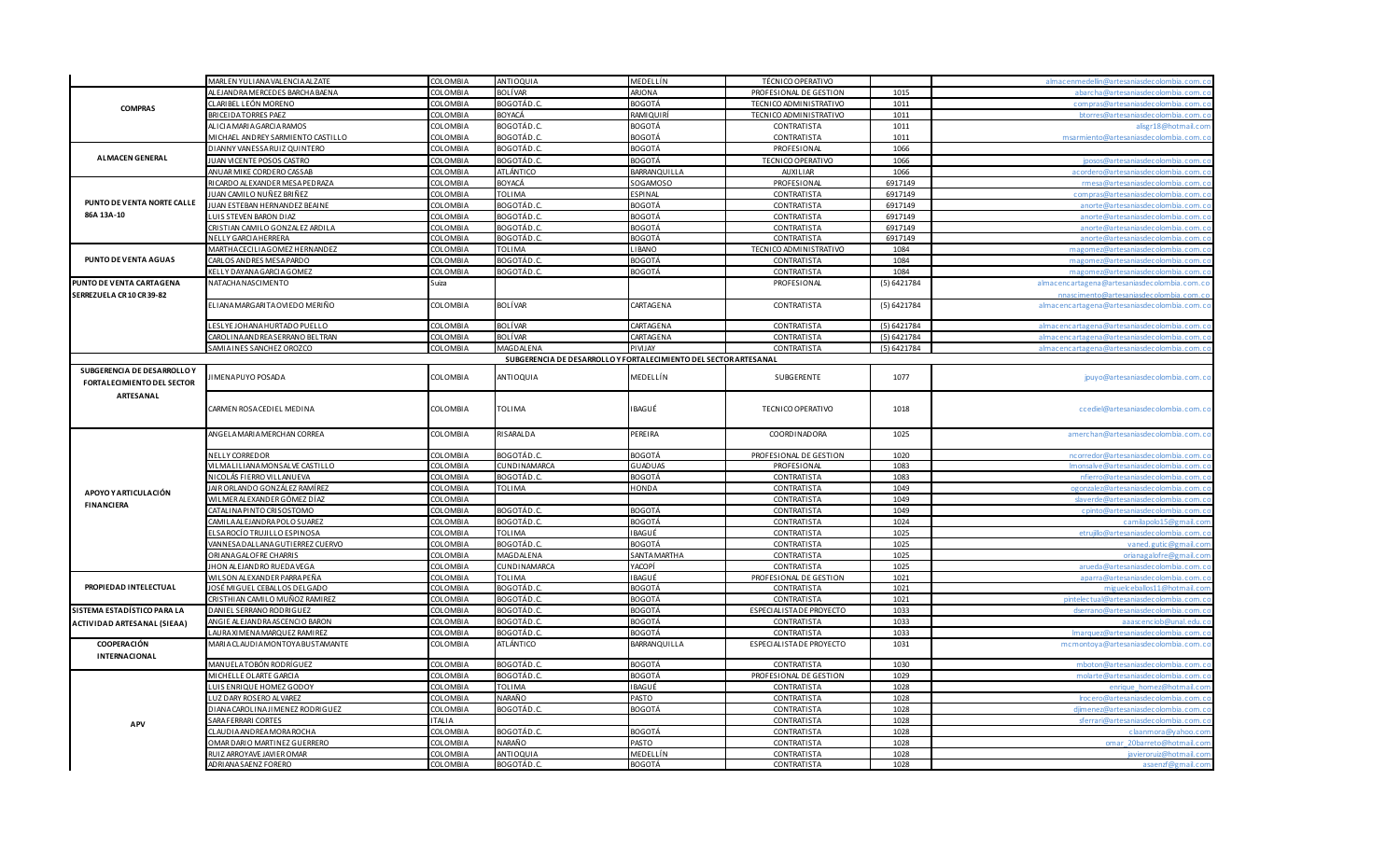|                       | JUAN DAVID GARCIA DIAZ                                       | COLOMBIA             | BOGOTÁD.C.        | <b>BOGOTÁ</b>                  | CONTRATISTA                       | 1028         | juangars38@hotmail.com                      |
|-----------------------|--------------------------------------------------------------|----------------------|-------------------|--------------------------------|-----------------------------------|--------------|---------------------------------------------|
|                       | <b>MARIA ALEJANDRA GRILLO GARCIA</b>                         | COLOMBIA             | 3OGOTÁD.C         | BOGOTÁ                         | <b>CONTRATISTA</b>                | 1028         |                                             |
|                       | JUAN PABLO HENAO VALLEJO                                     | <b>COLOMBIA</b>      | BOGOTÁD.C.        | BOGOTÁ                         | CONTRATISTA                       | 1028         |                                             |
|                       | JAIRO ANDRES RODRIGUEZ GONZALEZ                              | <b>COLOMBIA</b>      | 80 <u>GOTÁD.C</u> | BOGOTÁ                         | CONTRATISTA                       | 1088         | rodrigueziairoandres@gmail.c                |
|                       | SAMUEL LEONARDO LOPEZ ROJAS                                  | <b>COLOMBIA</b>      | BOYACÁ            | TUNJA                          | CONTRATISTA                       | 1088         | slopez@artesaniasdecolombia.com.c           |
|                       | VATALIA QUIÑONES RODRIGUEZ                                   | COLOMBIA             | BOGOTÁD.C.        | BOGOTÁ                         | CONTRATISTA                       | 1088         | nquinonez@artesaniasdecolombia.com.         |
|                       | OSE FRANCISCO ARGOTY BENAVIDES                               | COLOMBIA             | NARAÑO            | PASTO                          | <b>CONTRATISTA</b>                | 1088         | franchojo@gmail.co                          |
|                       | VAN CAMILO RODRIGUEZ PEDRAZA                                 | <b>COLOMBIA</b>      | BOGOTÁD.C         | BOGOTÁ                         | CONTRATISTA                       | 1088         | icaro, pedraza@gmail.co                     |
|                       | <b>NELSON ANDRES RAMIREZ CONTRERAS</b>                       | COLOMBIA             | SANTANDER         | <b>BUCARAMANGA</b>             | CONTRATISTA                       | 1088         | dinelsonramirez@gmail.co                    |
|                       | <b>ATALINALOAIZAJARAMILLO</b>                                | COLOMBIA             | ARMENIA           | QUINDIO                        | <b>CONTRATISTA</b>                | 1088         | catalinaloaiza@                             |
|                       | UZANGELA BRITO CARRILLO                                      | COLOMBIA             | LAGUAIRA          | SAN JUAN DEL CÉSAR             | <b>CONTRATISTA</b>                | 1088         | britoclz@hotmail.co                         |
|                       | CONSTANZA TELLEZ TAVERA                                      | COLOMBIA             | BOGOTÁD.C         | <b>BOGOTÁ</b>                  | <b>CONTRATISTA</b>                | 1088         | constate@gmail.c                            |
|                       | ANIEL AMARILES ZAPATA                                        | <b>COLOMBIA</b>      | VALLE DEL CAUCA   | CARTAGO                        | <b>CONTRATISTA</b>                | 1088         | amariles400@gmail.co                        |
|                       | DANIEL FELIPE PIÑEROS ALARCON                                | COLOMBIA             | CUNDINAMARCA      | ZIPAQUIRÁ                      | <b>CONTRATISTA</b>                | 1088         | danyfell@hotmail.c                          |
|                       | DAVID DANIEL RUIZ NOBLE                                      | COLOMBIA             | CÓRDOBA           | PLANETARICA                    | <b>CONTRATISTA</b>                | 1088         | d d ruiz@hotmail.co                         |
|                       | SINA MARIA ARTEAGA DIAZ                                      | <b>COLOMBIA</b>      | LAGUAJIRA         | MAI CAO                        | CONTRATISTA                       | 1088         | gina.arte@hotmail.co                        |
|                       | <b>IERNEY VILLOTA MINDA</b>                                  | COLOMBIA             | NARAÑO            | SAN LORENZO                    | <b>CONTRATISTA</b>                | 1088         | nev villota@gmail c                         |
|                       | ORGE ALBERTO FUENTES LERECH                                  | COLOMBIA             | RISARALDA         | PEREIRA                        | <b>CONTRATISTA</b>                | 1088         | jorgefuenteslerech@gmail.co                 |
| <b>DISEÑADORES</b>    | OSE LUIS GOYEZ RODRIGUEZ                                     | <b>COLOMBIA</b>      | PUTUMAYO          | PUERTO ASIS                    | CONTRATISTA                       | 1088         | joslgr.design@gmail.co                      |
|                       | AURALENI CAJIGAS CORDOBA                                     | COLOMBIA             | <b>NARAÑO</b>     | SANDONÁ                        | <b>CONTRATISTA</b>                | 1088         | lauracajigas71@gmail.co                     |
|                       | <b>MANOLO FLOREZ CALLE</b>                                   | <b>COLOMBIA</b>      | RISARALDA         | PEREIRA                        | <b>CONTRATISTA</b>                | 1088         | florezmanolo@gmail.co                       |
|                       | <b>JARIA CAMILA ARTETA GRANADOS</b>                          | COLOMBIA             | <b>ATLÁNTICO</b>  | SANTO TOMÁS                    | <b>CONTRATISTA</b>                | 1088         | mc artetag@gmail.c                          |
|                       | AARÍA I SA <u>BEL GALINDO GORDILLO</u>                       | COLOMBIA             | BOGOTÁD.O         | BOGOTÁ                         | CONTRATISTA                       | 1088         |                                             |
|                       | <b>MARIA PATRICIA VALENZUELA OLIVEROS</b>                    | <b>COLOMBIA</b>      | BOGOTÁD.C         | BOGOTÁ                         | <b>CONTRATISTA</b>                | 1088         | patriciavalenzuelao@hotmail.co              |
|                       | SAMUEL RAFAEL NEGRETE GODIN                                  | COLOMBIA             | CÓRDOBA           | CERETÉ                         | <b>CONTRATISTA</b>                | 1088         | samuel negrego@hotmail.co                   |
|                       | VENDY LORAINE FLORIAN PACHECO                                | COLOMBIA             | ATLÁNTICO         | BARRANQUILLA                   | CONTRATISTA                       | 1088         | florian, wendy @gmail.co                    |
|                       | VIARIA XI MENA CASTRO DEL GADO                               | COLOMBIA             | NARAÑO            | PASTO                          | CONTRATISTA                       | 1088         | maxi.cade18@gmail.co                        |
|                       | ALENTINA CHAUX HERRERA                                       | <b>COLOMBIA</b>      | <b>TOLIMA</b>     | BAGUÉ                          | <b>CONTRATISTA</b>                | 1088         |                                             |
|                       | DEI VIS AL BERTO BALDOVINO NORIEGA                           | <b>COLOMBIA</b>      | CÓRDOBA           | CHINU                          | <b>CONTRATISTA</b>                | 1088         | davisbaldovino@gmail.co                     |
|                       | AIDA ELISABETH PERUGACHE RODRIGUEZ                           | COLOMBIA             | NARAÑO            | <b>CUMBITARA</b>               | <b>CONTRATISTA</b>                | 1088         | aperugache@gmail.co                         |
|                       | ENNY CATHERINE MARTINEZ ORTIZ                                | <b>COLOMBIA</b>      | BOGOTÁD.(         | BOGOTÁ                         | <b>CONTRATISTA</b>                | 1088         | iennyc maro@gmail.co                        |
|                       | <b>MILMER ROLANDO LOPEZ</b>                                  | <b>COLOMBIA</b>      | NARAÑO            | <b>CUMBITARA</b>               | CONTRATISTA                       | 1088         | wrolandolopez@gmail.co                      |
|                       | DAVID GARCIA FIGUEROA                                        | COLOMBIA             | SANTANDER         | BUCARAMANGA                    | <b>CONTRATISTA</b>                | 1088         | fheid@hotmail.co                            |
|                       | <b>JARIA PAULA MARIN PARRA</b>                               | COLOMBIA             | CASANARE          | YOPAL                          | <b>CONTRATISTA</b>                | 1082         |                                             |
|                       | EILA MARCELA MOLINA CARO                                     | COLOMBIA             | BOGOTÁD.C         | BOGOTÁ                         | ESPECIALISTA DE PROYECTO          | 1088         | Imolina@artesaniasdecolombia.com.           |
|                       | INA MARIA RODRI GUEZ CORREDOR                                | <b>COLOMBIA</b>      | BOGOTÁD.C         | <b>BOGOTÁ</b>                  | <b>CONTRATISTA</b>                | 1088         | asesoriaspuntuales@artesaniasdecolombia.com |
| <b>DISEÑO</b>         | UIS GABRIEL FORERO PULIDO                                    | COLOMBIA             | BOGOTÁD.C         | BOGOTÁ                         | <b>CONTRATISTA</b>                | 1088         | luisgadiseno@gmail.co                       |
|                       | CLAUDIA DEL PILAR RAMÍREZ VIGOYA                             | COLOMBIA             | BOGOTÁD.C         | <b>BOGOTÁ</b>                  | <b>CONTRATISTA</b>                | 1088         | claudiaramirezv@gmail.co                    |
|                       | AURA APARICIO LLORENTE                                       | COLOMBIA             | BOGOTÁD.C         | BOGOTÁ                         | CONTRATISTA                       | 1088         | laura, aparic io 4@gmail, c                 |
|                       | ANGELA MARÍA GALINDO CAÑÓN                                   | <b>COLOMBIA</b>      | BOGOTÁD.C.        | BOGOTÁ                         | PROFESIONAL                       | 1059         | agalindo@artesaniasdecolombia.com.          |
|                       | ROCIO ARIAS HOFMAN                                           | ESPAÑA               |                   |                                | <b>CONTRATISTA</b>                | 1059         | RARIASH OF MAN @GMAIL.CO                    |
|                       | YURY ALENADRA CUARAN BEDOYA                                  | COLOMBIA             | VALLE DEL CAUCA   | <b>PALMIRA</b>                 | <b>CONTRATISTA</b>                | 1059         | alecbedoya33@gmail.co                       |
|                       | <b>MARIO DANILO REINA CARDONA</b>                            | COLOMBIA             | BOGOTÁD.C.        | BOGOTÁ                         | CONTRATISTA                       | 1059         | reina.cardona.md@gmail.co                   |
|                       | MIGUEL VELEZ MARIN                                           | COLOMBIA             | ANTIOQUIA         | MEDELLÍN                       | <b>CONTRATISTA</b>                |              | velezmarin93@gmail.co                       |
|                       | ANAISABEL BERRIO CLAVIJO                                     | <b>COLOMBIA</b>      | BOGOTÁD.C.        | BOGOTÁ                         | <b>CONTRATISTA</b>                | 1059<br>1059 | anaclavijo@rocketmail.co                    |
| <b>MODA Y JOYERÍA</b> | <b>NATALIA PEREZ MARTINEZ</b>                                | COLOMBIA             | BOGOTÁD.C         | BOGOTÁ                         | <b>CONTRATISTA</b>                |              | americannerez@gmail.co                      |
|                       |                                                              | COLOMBIA             | BOGOTÁD.C         |                                |                                   | 1059         | catalinamorab316                            |
|                       | MORA BAQUERO LAURA CATALINA                                  |                      | BOGOTÁD.C.        | BOGOTÁ                         | CONTRATISTA                       | 1059         |                                             |
|                       | <b>MARTINEZ BENAVIDES PAOLA ANDREA</b><br>LENA MORENO BERNAL | COLOMBIA<br>COLOMBIA | BOGOTÁD.C         | <b>BOGOTÁ</b><br><b>BOGOTÁ</b> | CONTRATISTA<br><b>CONTRATISTA</b> | 1059         | aloapmartinez123@gmail.cor                  |
|                       |                                                              |                      |                   |                                |                                   | 1059         |                                             |
|                       | <i>I</i> ANUELA CASTAÑO RUEDA                                | COLOMBIA             | BOGOTÁD.C         | BOGOTÁ                         | <b>CONTRATISTA</b>                | 1059         | manuelacastanor@gmail.co                    |
|                       | CONSUELO DEL PILAR PEÑA TORRES                               | COLOMBIA             | BOGOTÁD.C         | BOGOTÁ                         | CONTRATISTA                       | 1059         | cpena@artesaniasdecolombia.com.             |
| SELLO DE CALIDAD      | RICARDO DURAN RIOS                                           | <b>COLOMBIA</b>      | BOGOTÁD.C         | BOGOTÁ                         | PROFESIONAL                       | 1019         | rduran@artesaniasdecolombia.                |
|                       | ANDRES FERNANDO ROA MONROY                                   | COLOMBIA             | BOGOTÁD.C         | BOGOTÁ                         | CONTRATISTA                       | 1019         | aro318@hotmail.co                           |
|                       | JUAN CARLOS PACHECO CONTRERAS                                | COLOMBIA             | ATLÁNTICO         | BARRANQUILLA                   | ESPECIALISTA DE PROYECTO          | 1022         | jcpacheco@artesaniasdecolombia.com.c        |
|                       | DIEGO ARMANDO VANEGAS PAEZ                                   | COLOMBIA             | BOGOTÁD.C.        | <b>BOGOTÁ</b>                  | <b>CONTRATISTA</b>                | 1033         | dvanegas@artesaniasdecolombia.con           |
|                       | RAFAEL ALBERTO MONSERRATE ROJAS                              | COLOMBIA             | BOGOTÁD.C         | BOGOTÁ                         | CONTRATISTA                       | 1033         | ramonserrater@unal.edu.                     |
|                       | WILLIAM EDUARDO LEON AVILA                                   | COLOMBIA             | VALLE DEL CAUCA   | CALI                           | <b>CONTRATISTA</b>                | 1033         | willeleon69@gmail.co                        |
|                       | GOMEZ GOMEZ DI ANA CAROLINA                                  | COLOMBIA             | BOGOTÁD.C.        | <b>BOGOTÁ</b>                  | CONTRATISTA                       | 1033         | carolina g g@hotmail.co                     |
|                       | <b>IERRATUTAMABEL GISELA</b>                                 | COLOMBIA             | BOYACÁ            | PAIPA                          | <b>CONTRATISTA</b>                | 1033         | mgsierrat@unal.edu.                         |
|                       | MARTINEZ AFANADOR NATHALIA IVONNE                            | <b>COLOMBIA</b>      | BOGOTÁD.C.        | BOGOTÁ                         | CONTRATISTA                       | 1033         | nimartineza@unal.edu.o                      |
|                       | SEBASTIAN GONZALEZ AGUILERA                                  | COLOMBIA             | BOGOTÁD.C.        | BOGOTÁ                         | CONTRATISTA                       | 1033         | segonzalezag@unal.edu.c                     |
|                       | RINCON FLORES JULIANA                                        | COLOMBIA             | PUTUMAYO          | <b>MOCOA</b>                   | <b>CONTRATISTA</b>                | 1033         | julianarinconf@hotmail.co                   |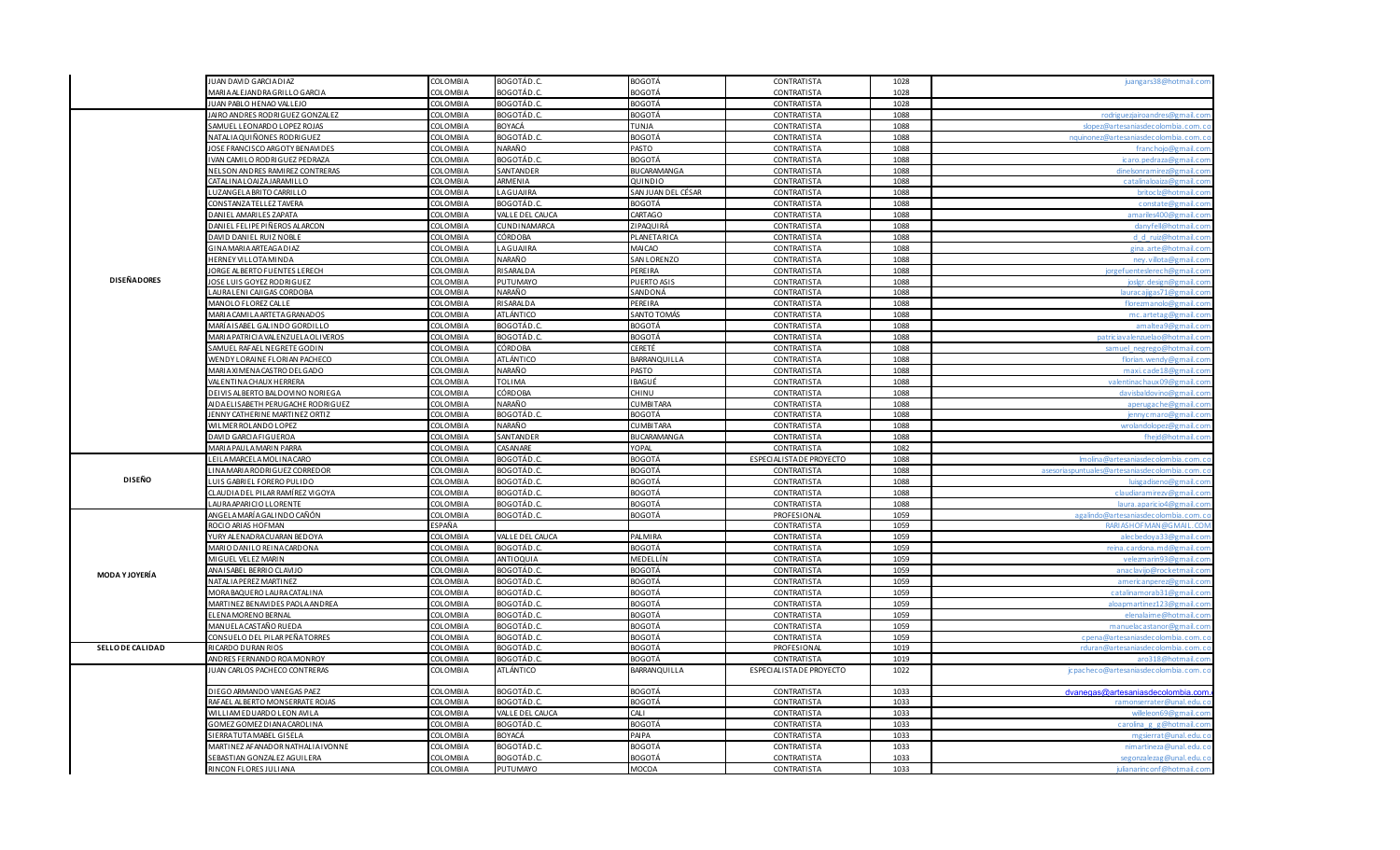|  |                                 | MARIA DEL CARMEN SANJINES                                | COLOMBIA        | BOGOTÁD.C.         | <b>BOGOTÁ</b>        | ESPECIALISTA DE PROYECTO | 1036 | csanjines@artesaniasdecolombia.com.co    |
|--|---------------------------------|----------------------------------------------------------|-----------------|--------------------|----------------------|--------------------------|------|------------------------------------------|
|  |                                 | ARIA PAULA DIAZ DEL CASTILLO                             | COLOMBIA        | BOGOTÁD.C.         | BOGOTÁ               | PROFESIONAL DE GESTION   | 1023 | mpdiaz@artesaniasdecolombia.com.co       |
|  |                                 | AL EJAN DRA PARDO DE FRANCISCO                           | COLOMBIA        | BOGOTÁD.C          | BOGOTÁ               | PROFESIONAL DE GESTION   | 1023 |                                          |
|  |                                 | RODRIGUEZ DALVARD DOMINIQUE                              | COLOMBIA        | BOGOTÁD.C          | BOGOTÁ               | PROFESIONAL DE GESTION   | 1023 | agencia deprensa @vahoo.com              |
|  |                                 | ARLOS ANDRES GIRALDO HERREÑO                             | COLOMBIA        | QUINDÍO            | MONTENEGRO           | CONTRATISTA              | 1033 | charles20sept@hotmail.com                |
|  |                                 | <b>IATALIA MARCELA ARCINIEGAS CALVACHE</b>               | <b>COLOMBIA</b> | NARAÑO             | PASTO                | CONTRATISTA              | 1033 | natalia arciniegas@hotmail.com           |
|  |                                 | MALCA I RI NA SALGUEDO CHAMORRO                          | <b>COLOMBIA</b> | BOLÍVAR            | CARTAGENA            | <b>CONTRATISTA</b>       | 1033 | malcsalguecha@hotmail.com                |
|  |                                 | JULIETH PAOLA PERTUZ MANJARRES                           | COLOMBIA        | <b>MAGDALENA</b>   | <b>SANTHA MARTHA</b> | <b>CONTRATISTA</b>       | 1033 | julieth nertuz m@gmail.com               |
|  |                                 | MONICALORENA GONZALEZ RUBIANO                            | COLOMBIA        | BOGOTÁD.O          | BOGOTÁ               | PROFESIONAL DE GESTION   | 1023 | monilogo05@gmail.com                     |
|  |                                 | <b><i>AARTHA CECILIA HERNANDEZ MEJIA</i></b>             | <b>COLOMBIA</b> | RISARALDA          | PEREIRA              | <b>CONTRATISTA</b>       | 1023 | marthah25@hotmail.es                     |
|  |                                 | AREN TATIANA PULIDO ANZOLA                               | COLOMBIA        | BOGOTÁD.C          | <b>BOGOTÁ</b>        | PROFESIONAL DE GESTION   | 1023 | pulidokaren@hotmail.com                  |
|  |                                 | ASTRO MORENO ESMERALDA                                   | <b>COLOMBIA</b> | BOGOTÁD.C          | BOGOTÁ               | PROFESIONAL DE GESTION   | 1023 | admonincodemar@gmail.com                 |
|  |                                 | OVIEDO VERA HERNANDO                                     | COLOMBIA        | TOLIMA             | <b>CHAPARRAL</b>     | <b>CONTRATISTA</b>       | 1023 | alher20@hotmail.com                      |
|  |                                 | AZMIÑO FIGUEROA CATHERIN NATHALIA                        | COLOMBIA        | NARAÑO             | PASTO                | CONTRATISTA              | 1023 | catherine nathalia@hotmail.com           |
|  |                                 | BORRERO ESPINEL MAURICIO                                 | COLOMBIA        | NORTE DE SANTANDER | CUCUTÁ               | CONTRATISTA              | 1023 | mborreroe@gmail.com                      |
|  |                                 | SANCHEZ BELTRAN VICTOR ORLANDO                           | COLOMBIA        | BOGOTÁD.C.         | <b>BOGOTÁ</b>        | <b>CONTRATISTA</b>       | 1023 | victorsanchez.beltran@gmail.com          |
|  | <b>ARTICULADORES REGIONALES</b> | ARROTA BELTRAN ESTEBAN LEONARDC                          | COLOMBIA        | CUNDINAMARCA       | QUIPILE              | <b>CONTRATISTA</b>       | 1023 | elarrota11@gmail.com                     |
|  |                                 | GUSTAVO ALBERTO CHAVEZ                                   | COLOMBIA        | VALLE DEL CAUCA    | CALI                 | <b>CONTRATISTA</b>       | 1023 | gustavgto@gmail.com                      |
|  |                                 | AMILO VALDERRAMA                                         | COLOMBIA        | BOGOTÁD.C.         | BOGOTÁ               | PROFESIONAL              | 1036 | cyalderrama@artesaniasdecolombia.com.co  |
|  |                                 | PEDRO FELIPE PERINI                                      | COLOMBIA        | NARAÑO             | PASTO                | COORDINADOR              | 1036 | operini@artesanjasdecolombja.com.co      |
|  |                                 | NYDIA LEONOR CASTELLANOS GASCA<br>(ARTICULADOR REGIONAL) | COLOMBIA        | BOGOTÁD.C.         | <b>BOGOTÁ</b>        | PROFESIONAL DE GESTION   | 1082 | ncastellanos@artesaniasdecolombia.com.co |
|  |                                 | JHON FREDY GARCIA MORA                                   | COLOMBIA        | RISARALDA          | PEREIRA              | PROFESIONAL              | 1032 | jgarcia@artesaniasdecolombia.com.co      |
|  |                                 | ATALINA ISABEL GUEVARA PORTELA                           | COLOMBIA        | BOGOTÁD.C          | BOGOTÁ               | CONTRATISTA              | 1025 |                                          |
|  |                                 | UISA FERNANDA PEREZ MARTINEZ                             | COLOMBIA        | BO <u>GOTÁD.C</u>  | BOGOTÁ               | CONTRATISTA              | 1022 |                                          |
|  |                                 | JAN MARIO ORTIZ LOPEZ                                    | <b>COLOMBIA</b> | BOGOTÁD.C.         | BOGOTÁ               | <b>CONTRATISTA</b>       | 1022 |                                          |
|  |                                 | ANNETTE CATALINA RODRIGUEZ FIORILLO                      | COLOMBIA        | BOGOTÁD.C.         | <b>BOGOTÁ</b>        | <b>CONTRATISTA</b>       | 1022 |                                          |
|  |                                 | AMPARO ALBARRACIN ROBLEDO                                | COLOMBIA        | BOGOTÁD.C          | BOGOTÁ               | <b>CONTRATISTA</b>       | 1022 |                                          |
|  |                                 | ADRI ANA JEANNETTE CARDENAS BARACALDO                    | COLOMBIA        | BOGOTÁD.C          | BOGOTÁ               | CONTRATISTA              | 1022 |                                          |
|  |                                 | LAUDIA HELENA GONZALEZ VIZCAYA                           | COLOMBIA        | BOGOTÁD.C          | <b>BOGOTÁ</b>        | CONTRATISTA              | 1022 |                                          |
|  |                                 | NA CRISTINA BERRIO BETANCUR                              | <b>COLOMBIA</b> | ANTIOQUIA          | MEDELLÍN             | <b>CONTRATISTA</b>       | 1022 |                                          |
|  |                                 | ARLOS JULIAN GONZALEZ REYES                              | COLOMBIA        | BOYACÁ             | DUITAMA              | <b>CONTRATISTA</b>       | 1022 |                                          |
|  |                                 | AURA MENDEZ BARRERO                                      | <b>COLOMBIA</b> | BOGOTÁD.C.         | BOGOTÁ               | CONTRATISTA              | 1022 |                                          |
|  |                                 | PABLO FERNANDO VILLAREAL DAVILA                          | COLOMBIA        | SANTANDER          | <b>BUCARAMANGA</b>   | CONTRATISTA              | 1022 |                                          |
|  |                                 | <b>ISTRID OMAIRA BAUTISTA FAGUA</b>                      | <b>COLOMBIA</b> | BOYACÁ             | <b>DUITAMA</b>       | <b>CONTRATISTA</b>       | 1022 |                                          |
|  |                                 | RANCY MILENA DURAN PRIETO                                | COLOMBIA        | CUNDINAMARCA       | ZIPAQUIRÁ            | <b>CONTRATISTA</b>       | 1022 |                                          |
|  |                                 | UAN CAMILO JARAMILLO MEJIA                               | COLOMBIA        | CALDAS             | MANIZALEZ            | <b>CONTRATISTA</b>       | 1022 |                                          |
|  |                                 | CLAUDIA PATRICIA GARAVITO                                | COLOMBIA        | BOGOTÁD.C.         | BOGOTÁ               | PROFESIONAL DE GESTION   | 1026 | cgaravito@artesanjasdecolombia.com.co    |
|  |                                 | SAMANTA CASTRO SANABRIA                                  | <b>COLOMBIA</b> | BOGOTÁD.C          | BOGOTÁ               | <b>CONTRATISTA</b>       | 1026 | sama0810@hotmail.com                     |
|  |                                 | ANDREADEL PILAR SALAMANCA TORRES                         | COLOMBIA        | BOGOTÁD.C          | BOGOTÁ               | <b>CONTRATISTA</b>       | 1026 | mprimas@artesanjasdecolombia.com.co      |
|  |                                 | UNICE JASAY DELUQUE IGUARAN                              | COLOMBIA        | LAGUAJIRA          | URIBIA               | <b>CONTRATISTA</b>       | 1026 | jasay disenadora@gmail.com               |
|  |                                 | ALEXEI FERRER GARAY                                      | COLOMBIA        | SANTANDER          | <b>BUCARAMANGA</b>   | <b>CONTRATISTA</b>       | 1026 | alexei ferrer@gmail.com                  |
|  |                                 | ARMEN MARIA GONZALEZ GONZALEZ                            | COLOMBIA        | LAGUAJIRA          | URI BI A             | CONTRATISTA              | 1026 | camargogo65@hotmail.com                  |
|  |                                 | <b>ILORIA PATRICIA I GUARAN EPIEYU</b>                   | COLOMBIA        | LAGUAJIRA          | URI BI A             | <b>CONTRATISTA</b>       | 1026 | ivosmaa@hotmail.com                      |
|  | <b>MATERIAS PRIMAS</b>          | UCIAFUENTES EPIEYU                                       | COLOMBIA        | LAGUAIRA           | URI BI A             | CONTRATISTA              | 1026 | lucia fuentes epieyu@hotmail.com         |
|  |                                 | AARIA CAMILA BENJUMEA BENJUMEA                           | COLOMBIA        | TOLIMA             | BAGUÉ                | CONTRATISTA              | 1026 | mariacamilabenjumea@gmail.com            |
|  |                                 | UAN CAMILO CARDENAS RIVERA                               | COLOMBIA        | BOGOTÁD.O          | <b>BOGOTÁ</b>        | <b>CONTRATISTA</b>       | 1026 | uanc.dgrafico@gmail.com                  |
|  |                                 | IZETTE VIVIANA GUTIERREZ TIRIA                           | COLOMBIA        | BOGOTÁD.C          | <b>BOGOTÁ</b>        | <b>CONTRATISTA</b>       | 1026 | lizettegt1986@gmail.com                  |
|  |                                 | <b>MARIA REBECA PALACIO RUIZ</b>                         | COLOMBIA        | LAGUAJIRA          | URIBIA               | <b>CONTRATISTA</b>       | 1026 | mrnalacior@misincol.org                  |
|  |                                 | NICOLAS MOLANO AVILA                                     | <b>COLOMBIA</b> | TOLIMA             | PIEDRAS              | <b>CONTRATISTA</b>       | 1026 |                                          |
|  |                                 | UAN CARLOS HERNANDEZ CAUCHA                              | <b>COLOMBIA</b> | BOYACÁ             | SOGAMOSO             | <b>CONTRATISTA</b>       | 1026 |                                          |
|  |                                 | JBAINER ACERO AL MARIO                                   | COLOMBIA        | HUILA              | GARZÓN               | <b>CONTRATISTA</b>       | 1026 |                                          |
|  |                                 | DI ANA MARISOL PEREZ ROZO                                | <b>COLOMBIA</b> | BOGOTÁD.C.         | <b>BOGOTÁ</b>        | PROFESIONAL              | 1061 | mperez@artesaniasdecolombia.com.co       |
|  |                                 | AURA VANESSA SI ERRA BEJARANNO                           | COLOMBIA        | <b>BOGOTÁD.C</b>   | BOGOTÁ               | CONTRATISTA              | 1024 |                                          |
|  |                                 | CARLOS ERNESTO CRUZ PUENTES                              | COLOMBIA        | BOGOTÁD.C.         | <b>BOGOTÁ</b>        | CONTRATISTA              | 1024 | calercruz@gmail.com                      |
|  |                                 | VERONICA SANTAMARIA QUERUBIN                             | COLOMBIA        | BOGOTÁD.C          | BOGOTÁ               | <b>CONTRATISTA</b>       | 1024 |                                          |
|  |                                 | MARIA CAMILA DURAN RAMIREZ                               | COLOMBIA        | BOGOTÁD.C.         | BOGOTÁ               | <b>CONTRATISTA</b>       | 1024 |                                          |
|  |                                 | ABLO ANDRES BORCHERS SALAZAR                             | <b>COLOMBIA</b> | BOGOTÁD.C          | BOGOTÁ               | <b>CONTRATISTA</b>       | 1024 |                                          |
|  |                                 | ANIA LILIANA DUARTE GIRALDO                              | COLOMBIA        | BOGOTÁD.C          | BOGOTÁ               | CONTRATISTA              | 1024 |                                          |
|  |                                 | OMAIRA JIMENA TELPIZ FUELAGAN                            | COLOMBIA        | BOGOTÁD.C.         | <b>BOGOTÁ</b>        | <b>CONTRATISTA</b>       | 1024 |                                          |
|  |                                 |                                                          |                 |                    |                      |                          |      |                                          |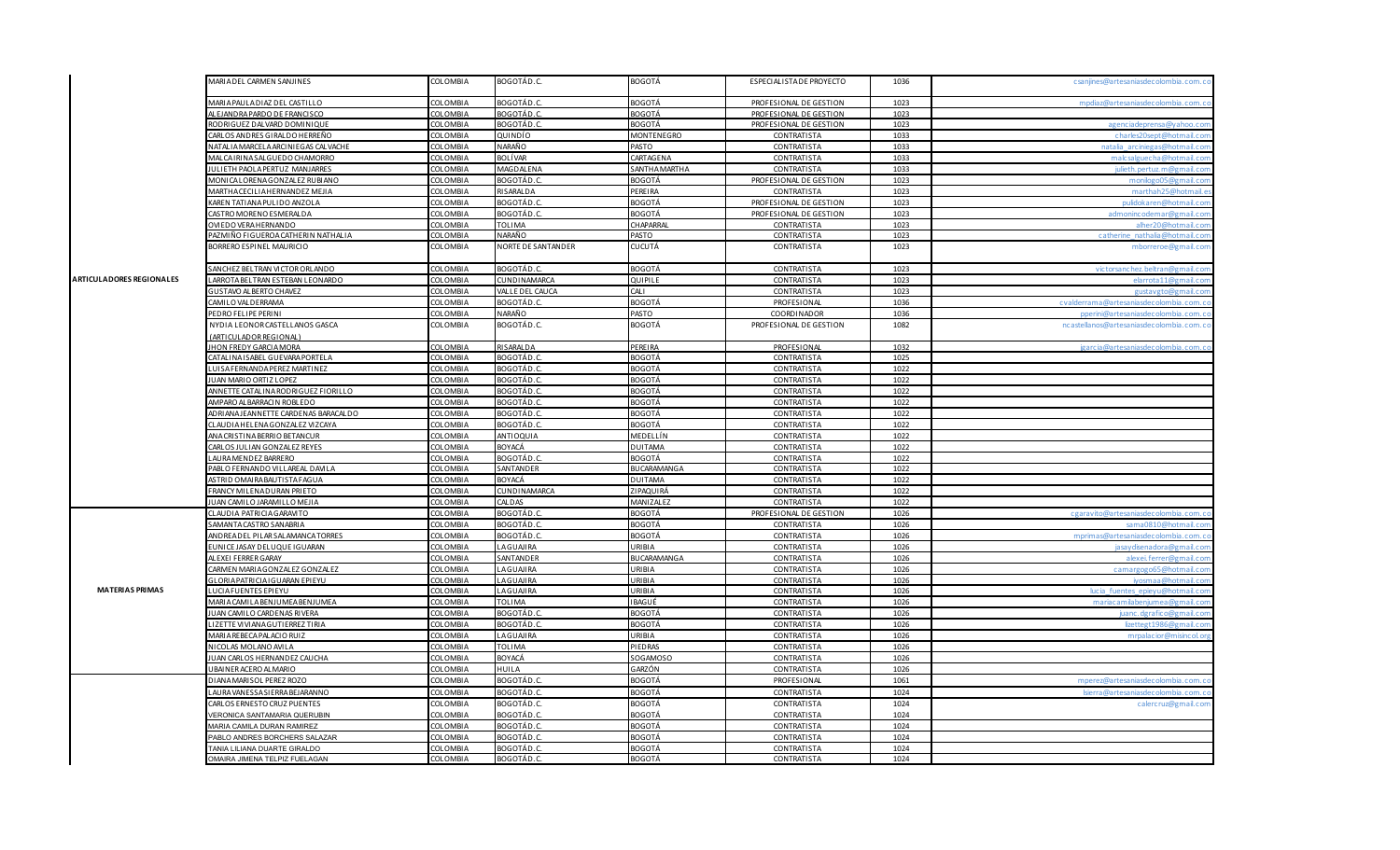|                                 | ANGELICA MARIA GONZALEZ FLOREZ       | COLOMBIA              | BOGOTÁD.C.                                   | <b>BOGOTÁ</b>                                                        | <b>CONTRATISTA</b>                             | 1024                                        |                                                                                     |  |  |
|---------------------------------|--------------------------------------|-----------------------|----------------------------------------------|----------------------------------------------------------------------|------------------------------------------------|---------------------------------------------|-------------------------------------------------------------------------------------|--|--|
|                                 | PAOLA VIVIANA VILLALBA ELJURE        | COLOMBIA              | BOGOTÁD.C.                                   | <b>BOGOTÁ</b>                                                        | CONTRATISTA                                    | 1024                                        |                                                                                     |  |  |
|                                 | ADRIANA KATHERINE MUNAR APONTE       | <b>COLOMBIA</b>       | BOGOTÁD.C                                    | <b>BOGOTÁ</b>                                                        | CONTRATISTA                                    | 1024                                        |                                                                                     |  |  |
| <b>GRUPOS ÉTNICOS</b>           | DIANA MARCELA QUINTERO CHAVEZ        | COLOMBIA              | BOGOTÁD.C.                                   | <b>BOGOTÁ</b>                                                        | <b>CONTRATISTA</b>                             | 1024                                        |                                                                                     |  |  |
|                                 | DAHIAN SANTIAGO PATIÑO GONZALEZ      | COLOMBIA              | QUINDÍO                                      | ARMENIA                                                              | <b>CONTRATISTA</b>                             | 1024                                        | dasantipago@hotmail.con                                                             |  |  |
|                                 | PAULA ANDREA ENCISO SANDOVAL         | COLOMBIA              | BOGOTÁD.C.                                   | <b>BOGOTÁ</b>                                                        | <b>CONTRATISTA</b>                             | 1024                                        | andrenunafnx@gmail.co                                                               |  |  |
|                                 | LAURA ANGELICA SANCHEZ ALAYON        | COLOMBIA              | BOGOTÁD.C.                                   | <b>BOGOTÁ</b>                                                        | CONTRATISTA                                    | 1024                                        | laura, sanchezalavon@gmail.com                                                      |  |  |
|                                 | ANNY CAROLINA ZAMBRANO CAMARGO       | COLOMBIA              | BOYACÁ                                       | <b>DUITAMA</b>                                                       | CONTRATISTA                                    | 1024                                        | di, annyzambranoc @gmail, c.c                                                       |  |  |
|                                 | MARIA VICTORIA MEDINA DE ARTEAGA     | COLOMBIA              | BOGOTÁD.C.                                   | <b>BOGOTÁ</b>                                                        | <b>CONTRATISTA</b>                             | 1024                                        | vickyme33@gmail.co                                                                  |  |  |
|                                 | NATALY ROCIO ROMERO ROA              | COLOMBIA              | BOGOTÁD.C.                                   | <b>BOGOTÁ</b>                                                        | <b>CONTRATISTA</b>                             | 1024                                        | nefis23@vahoo.e                                                                     |  |  |
|                                 | UANITA ALVAREZ DUQUE                 | COLOMBIA              | BOGOTÁD.C.                                   | <b>BOGOTÁ</b>                                                        | <b>CONTRATISTA</b>                             | 1024                                        | juanita ad@hotmail.co                                                               |  |  |
|                                 | LORENA PATRICIA CORTES CORDOBA       | COLOMBIA              | BOGOTÁD.C.                                   | <b>BOGOTÁ</b>                                                        | CONTRATISTA                                    | 1024                                        | lorenacortes.c@gmail.co                                                             |  |  |
|                                 | AND REAKATHERINE AVILA SANTAMARIA    | COLOMBIA              | BOGOTÁD.C.                                   | <b>BOGOTÁ</b>                                                        | <b>CONTRATISTA</b>                             | 1024                                        | kavila@artesaniasdecolombia.com.co                                                  |  |  |
|                                 |                                      |                       |                                              | <b>ENLACES Y GESTORES REGIONALES</b>                                 |                                                |                                             |                                                                                     |  |  |
| ALTIPLANO CUNDIBOYASENCE        | ROSNERY PINEDACUBIDES                | <b>COLOMBIA</b>       | BOGOTÁD.C.                                   | <b>BOGOTÁ</b>                                                        | CONTRATISTA- ENLACE BOYACÁ                     | 1022                                        | labboyaca@artesaniasdecolombia.com.co                                               |  |  |
|                                 | LUZ GABRIELA OLIVA ERAZO             | COLOMBIA              | NARAÑO                                       | PASTO                                                                | CONTRATISTA- ENLACE BOGOTÁY<br>CUNDINAMARCA    | 1022                                        | labcundinamarca@artesaniasdecolombia.com.co<br>labbogota@artesanjasdecolombja.com.o |  |  |
|                                 | CLAUDIA MARCELA MEJÍA SÁNCHEZ        | COLOMBIA              | CALDAS                                       | MANIZALEZ                                                            | CONTRATISTA- ENLACE META                       | 1022                                        | klau, mejja@gmail.co                                                                |  |  |
|                                 | ANGELA BEATRIZ JARAMILLO MARTINEZ    | <b>COLOMBIA</b>       | PUTUMAYO                                     | <b>SIBUNDOY</b>                                                      | CONTRATISTA- GESTOR                            | 1036                                        | labputumayo@artesaniasdecolombia.com.co                                             |  |  |
| AMAZONÍA Y ORINOQUÍA            |                                      |                       |                                              |                                                                      | PUTUMAYO                                       |                                             |                                                                                     |  |  |
|                                 | WILLIAM NARCISO DAZA DÍAZ            | COLOMBIA              | PUTUMAYO                                     | SIBUNDOY                                                             | CONTRATISTA- ENLACE                            | 1036                                        | labamazonas@artesaniasdecolombia.com.co                                             |  |  |
|                                 | DANIELA BUCHELI LONDOÑO              | COLOMBIA              | BOGOTÁD.C.                                   | <b>BOGOTÁ</b>                                                        | <b>AMAZONAS</b><br>CONTRATISTA- ENLACE SUCRE Y | 1089                                        | labcordoba@artesaniasdecolombia.com.co                                              |  |  |
|                                 |                                      |                       |                                              |                                                                      |                                                |                                             | labsucre@artesaniasdecolombia.com.c                                                 |  |  |
|                                 | AL EXANDRA LI LIANA CAI CEDO SUÁREZ  | COLOMBIA              | <b>TOLIMA</b>                                | MELGAR                                                               | CÓRDOBA<br>CONTRATISTA- ENLACE                 | 1089                                        | labbolivar@artesaniasdecolombia.com.co                                              |  |  |
| <b>CARIBE</b>                   |                                      |                       |                                              |                                                                      | ATLÁNTICO Y BOLÍVAR                            |                                             |                                                                                     |  |  |
|                                 | FRANCISCO ALBERTO GALINDO HENRIQUEZ  | <b>COLOMBIA</b>       | <b>MAGDALENA</b>                             | CIENAGA                                                              | CONTRATISTA- ENLACE CESARY                     | 1089                                        | labcesar@artesaniasdecolombia.com.co                                                |  |  |
|                                 |                                      |                       |                                              |                                                                      | MAGDALENA                                      |                                             | lahmandalana@artacanjardacolombia com                                               |  |  |
|                                 | MARTHA MARÍ A PÁRAMO SOTO            | COLOMBIA              | LAGUAJIRA                                    | URI BI A                                                             | CONTRATISTA- ENLACE GUAJIRA                    | 1026                                        | maparamos@hotmail.com                                                               |  |  |
| <b>CENTRO OCCIDENTE</b>         | LEONOR DEL ROCÍO BOLÍVAR CASTAÑO     | COLOMBIA              | <b>TOLIMA</b>                                | LIBANO                                                               | CONTRATISTA- ENLACE TOLIMA                     | 1021                                        | labtolima@artesanjasdecolombia.com.                                                 |  |  |
|                                 | MARÍ A AL EJANDRA MARTÍNEZ TORRES    | COLOMBIA              | <b>TOLIMA</b>                                | IBAGUÉ                                                               | CONTRATISTA- ENLACE HUILA                      | 1021                                        | labhuila@artesaniasdecolombia.com.c                                                 |  |  |
|                                 | RICARDO ANDRÉS DE LOS RÍOS ARELLANOS | <b>COLOMBIA</b>       | NARAÑO                                       | PASTO                                                                | CONTRATISTA- ENLACE                            | 1025                                        | labantioquia@artesaniasdecolombia.com.co                                            |  |  |
|                                 |                                      |                       |                                              |                                                                      | <b>ANTIOOUIA</b>                               |                                             |                                                                                     |  |  |
| <b>ANTIOQUIA Y EJE CAFETERO</b> | ALEJANDRO ALBERTO AGUDELO HOLGUÍN    | COLOMBIA              | BOGOTÁD.C.                                   | <b>BOGOTÁ</b>                                                        | CONTRATISTA- ENLACE CALDAS                     | 1025                                        | labcaldas@artesaniasdecolombia.com.co                                               |  |  |
|                                 | ALEJANDRO JARAMILLO SUÁREZ           | COLOMBIA              | RISARALDA                                    | PEREIRA                                                              | CONTRATISTA- ENLACE QUINDÍO Y                  | 1025                                        | labquindio@artesaniasdecolombia.com.co                                              |  |  |
|                                 |                                      |                       |                                              |                                                                      | <b>RISARALDA</b>                               |                                             | labricaralda@artecaniacdecolombia_com_ci                                            |  |  |
|                                 |                                      |                       |                                              |                                                                      | CONTRATISTA- ENLACE                            |                                             | labsantander@artesaniasdecolombia.com.co                                            |  |  |
| <b>CENTRO ORIENTE</b>           | FABIAN ERNESTO BECERRA MONTOYA       | COLOMBIA              | BOYACÁ                                       | <b>DUITAMA</b>                                                       | SANTANDERY NORTE DE                            | 1032                                        | labnortesantander@artesaniasdecolombia.com.co                                       |  |  |
| <b>SURANDINA</b>                | <b>JOHANA VILLADA CAMELO</b>         | COLOMBIA              | BOGOTÁD.C.                                   | <b>BOGOTÁ</b>                                                        | CONTRATISTA- ENLACE VALLE DEL<br>CAUCA         | 1089                                        | labvalle@artesaniasdecolombia.com.co                                                |  |  |
| ANDÉN PACÍFICO                  | ANA MIRIAM VALOYES SERNA             | COLOMBIA              | CHOCÓ                                        | BOYAJÁ                                                               | CONTRATISTA- ENLACE CHOCÓ                      | 1022                                        | labchoco@artesaniasdecolombia.com.                                                  |  |  |
|                                 |                                      |                       | SEDES U OFICINAS Y PUNTOS DE VENTA O TIENDAS |                                                                      |                                                |                                             |                                                                                     |  |  |
| Nuestra oficina                 | $Cra 2 No. 18a - 58$                 |                       | Lunes a viernes (no festivos)                |                                                                      | PBX: (601) 286 1766   555 0325   555 0326      |                                             |                                                                                     |  |  |
|                                 | Bogotá D.C, Colombia                 | 9:00 a.m a 5.00 p.m   |                                              |                                                                      | Línea gratuita nacional: 01 8000 913082        |                                             |                                                                                     |  |  |
|                                 |                                      |                       |                                              |                                                                      |                                                |                                             |                                                                                     |  |  |
|                                 |                                      |                       |                                              |                                                                      | Línea de denuncias: (601) 286 1766 Ext. 1090   |                                             |                                                                                     |  |  |
|                                 |                                      |                       |                                              |                                                                      | Celular: 305 772 7539                          |                                             |                                                                                     |  |  |
|                                 | Calle 18 A #1 - 06                   |                       |                                              |                                                                      |                                                |                                             |                                                                                     |  |  |
| Tienda de Las Aguas,            |                                      | Lunes a viernes       |                                              |                                                                      | Martha Gómez                                   |                                             |                                                                                     |  |  |
| Bogotá                          | Bogotá D.C, Colombia                 | 9:00 a.m. a 6:00 p.m. |                                              |                                                                      |                                                |                                             |                                                                                     |  |  |
|                                 |                                      |                       |                                              |                                                                      |                                                | Teléfono: (601) 5550325 - 2861766 Ext. 1084 |                                                                                     |  |  |
|                                 |                                      |                       |                                              | Correo electrónico: almacenlas aguas @ artes anias decolombia.com.co |                                                |                                             |                                                                                     |  |  |